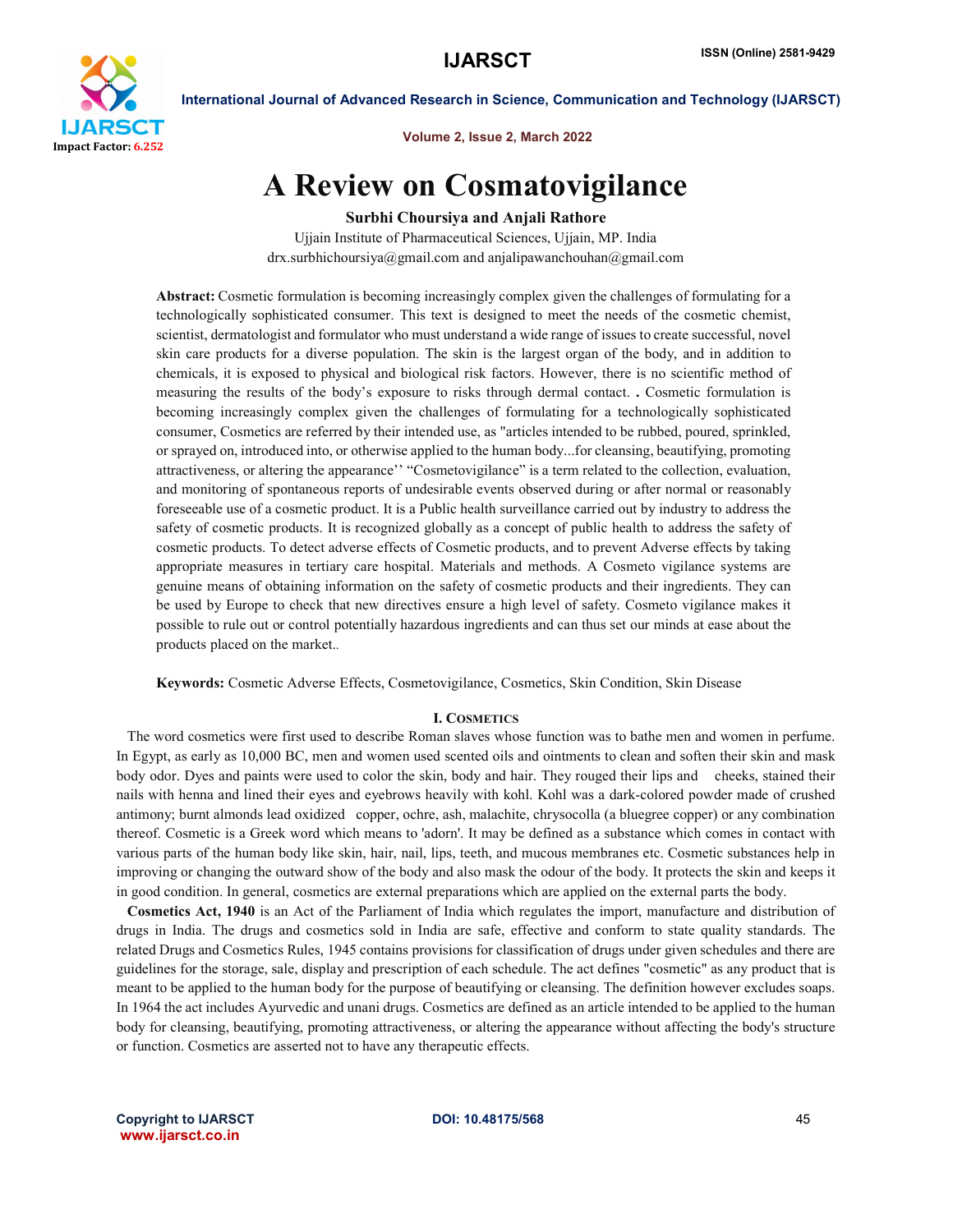

### Volume 2, Issue 2, March 2022

# II. COSMETOVIGILANCE

 It was first used in the French literature in 1997, the term "cosmetovigilance" was not indexed on an international scale; the concept could be translated by "surveillance" or "monitoring cosmetic product safety". Before addressing this fairly recent subject, it seems necessary to specify what surveillance is and what cosmetics are. Cosmetovigilance is a form of health surveillance. It thus differs from the surveillance carried out by the industry, whose aim is the safety of the product for commercial purposes, and differs from peer surveillance. Cosmetovigilance refers to the post marketing surveillance of any health related undesirable effects possibly due to the use of cosmetic products. The purpose of Cosmetovigilance is to collect, analyze and assess the adverse reactions occurring in consumers to identify any potential health risks, thus guaranteeing a further strengthened safety for consumers. The regulations for cosmetic products primarily address the safety of products that may be used by large populations of healthy consumers. However, the efficacy and safety of cosmetic products are not reviewed or approved by national authorities before they are sold to the public.

### 2.1 Need of Cosmetovigilance in India

 The Indian cosmetic industry is mature and growing in terms of product development and marketing because consumer's preferences are changing from merely cosmetic to more functional, advanced and specialized products. India is fourth largest cosmetic market in the Asia pacific region after Japan, China and South Korea. The unwanted or adverse reactions due to cosmetic products are very low or go unnoticed due to lack of proper organized reporting system. In India as far as drugs are concern there is post –marketing vigilance system usually focus on adverse reactions of drugs, recently much consideration is given to medical devices, blood products, biologics, special nutritional and natural products, whereas less attention has been addressed to adverse reactions related to cosmetic products. In general, the surveillance of cosmetic products which are placed in the market is called as Cosmetovigilance. Post-marketing vigilance system for cosmetics is different from country to country. In United States a consumer can report a cosmetic related problem to FDA. The consumers reported information help FDA to monitor the safety of cosmetics on the market. In Mercosur (Argentina, Brazil, Paraguay, Uruguay, and Venezuela) cosmetic companies/importer are requested to evaluate and to keep cosmetovigilance report. In Europe cosmetovigilance system is developing at fast pace. Few countries have formal post marketing cosmetovigilance system and some have informal one. Germany and Sweden are the two countries that have a formal cosmetovigilance system. In formal cosmetovigilance systems the regulatory authorities is responsible for the collection of adverse reactions to cosmetics (ACRs) by different professional categories like medical practitioners, general practitioners and public health services. Based on Germany and Sweden cosmetovigilance system, India can initiate to have formal cosmetovigilance system. In future it could contribute to increased safety of cosmetics use which is important for the safeguard of public health.

### Examples of Cosmetics

 Skin-care creams, powder, lotions, nail polishes, eye and face makeup, deodorants, baby products, hair colorants, and sprays, toothpaste, perfumes, antiperspirants, hairsprays, facial makeup, shampoo, save lotion, conditioner etc.

### 2.2 Advantages of Cosmetics

- Natural cosmetics are the latest craze in the field of beauty and fashion.
- These break throughs are gaining more and more popularity as women seek organic or more natural ingredients in their makeup.
- Women are always on the lookout for better products and natural cosmetics happened to be one of them.
- People always say that natural is better, even when it comes to make up. No wonder, more and more women are turning to natural cosmetics for their beauty essentials. Even top manufacturers are using natural ingredients to keep up with the demand for more natural cosmetics in the market today.
- Instead plant and flower extracts are used. They also contain natural nutrients like Vitamin E that keeps skin healthy and glowing.
- Compared with other beauty products, natural cosmetics are safer to use. They are **hypo-allergenic** and tested and proven by dermatologists to be safe to use anytime, anywhere. Since they are made of natural ingredients, you don't have to worry about getting rashes or experience skin itchiness.

Copyright to IJARSCT and the COLOGO COPYRIGHT DOI: 10.48175/568 www.ijarsct.co.in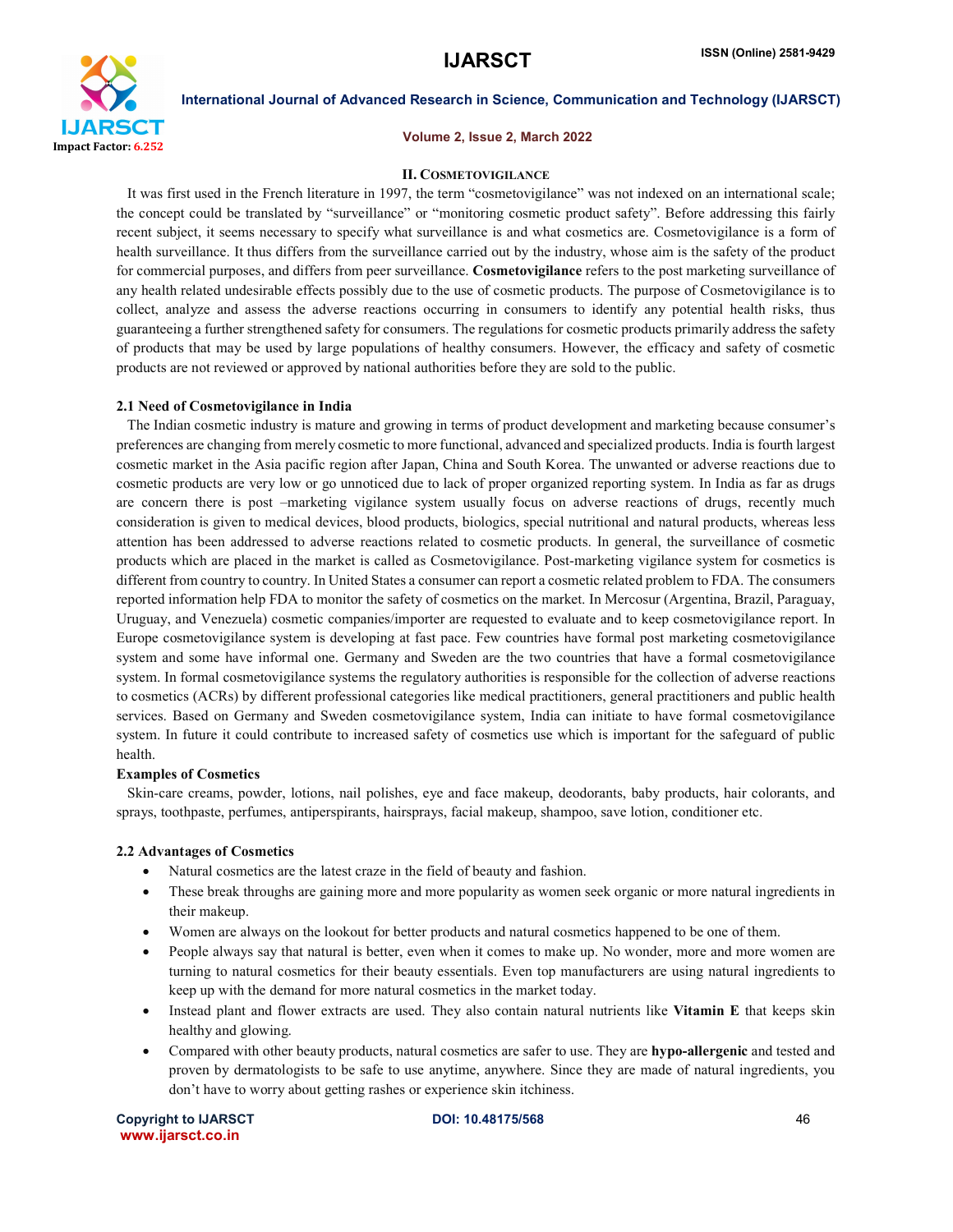

# Volume 2, Issue 2, March 2022

- Natural cosmetics are perfect for all skin types. Whether you are dark or fair, you will find natural cosmetics like **foundation, eye shadow, and lipstick** which are appropriate for your skin tone. Women with oily or sensitive skin can also use them and never have to worry about worsening their skin condition.
- Natural cosmetics may still be a new face in the beauty industry but they already offer a wide selection of beauty products for all make up fanatics out there to choose from.
- Woman are always on the lookout for better product and natural cosmetics happy being one of them, they are easily incorporated with skin and hair.

# 2.3 Disadvantages of Cosmetics

- It can make you look more attractive but, it can irritate or bother your skin /eyes etc.
- It can hide blemishes but it can also cause them.
- Makeup is designed to enhance your appearance.
- It becomes a problem when someone must rely on makeup to believe their appearance is beautiful.

# 2.4 Applications and Uses of Cosmetics

- Cosmetics have been in use since ages for improving the appearance of the person wearing them.
- Beauty cosmetics can make a drastic change in a person's features, as they enhance the best features and cover the blemishes. People use lotions and creams to cleanse the skin deeply.
- This is not possible with regular soap and water. Deep cleansing opens the skin pores and removes other underlying pollutants. Blocked pores lead to the formation of acne and beauty cosmetics prevent this from happening.
- People use makeup, because it gives them a better appearance than natural. This increases their confidence and allows them to carry themselves confidently.
- Cosmetics creams or emulsions are the most popular form of beauty care products. These are moisturizers and nourishing agents, sunscreens, makeup foundations and primers, and a lot more. No matter what the effect of a cream or an emulsion must be, they consist of three components or phases: oil, water, and emulsion.
- It is used to provide rigidity to the stick.
- It is used in modest proportion in order to ensure high melting points.
- It helps in moulding by shrinking the stick away from the surface of the mould in order to aid easy removal.

# III. CLASSIFICATIONS OF COSMETICS

Cosmetics are broadly categorized into four types:

- Skin Cosmectics
- Hair Cosmectics
- Nail Cosmetics
- Cosmetics for hygiene purpose

# 3.1 Skin Cosmetics

 A combination of therapy' and procedures is almost always necessary to obtain a satisfactory result. There are some intrinsic factors that can be aggravated or accelerated by extrinsic factors including improper or inadequate skin care, exsessive sunlight exposure including artificial tanning and smoking among other factors. There are some of common conditions of skin problem that often occur in cosmetic dermatology field such as acne, rosacea, wrinkles, traumatic scars, age spots, melasma, textural problems including dry spots, sun damage, rough and dry skin, and facial redness.

# 3.2 Structure and Function of the Skin

Copyright to IJARSCT **DOI: 10.48175/568** 47 www.ijarsct.co.in The human skin is the outer covering of the body and is the largest organ of the inte-gumentary system. The skin has up to seven layers of ecto dermal tissue and guards the underlying muscles, bones, ligaments and internal organs. Human skin is similar to most of the other mammal's skin, and it is very similar to pig skin. Though nearly all human skin is covered with hair follicles, it can appear hairless. There are two general types of skin, hairy and glabrous skin (hairless). The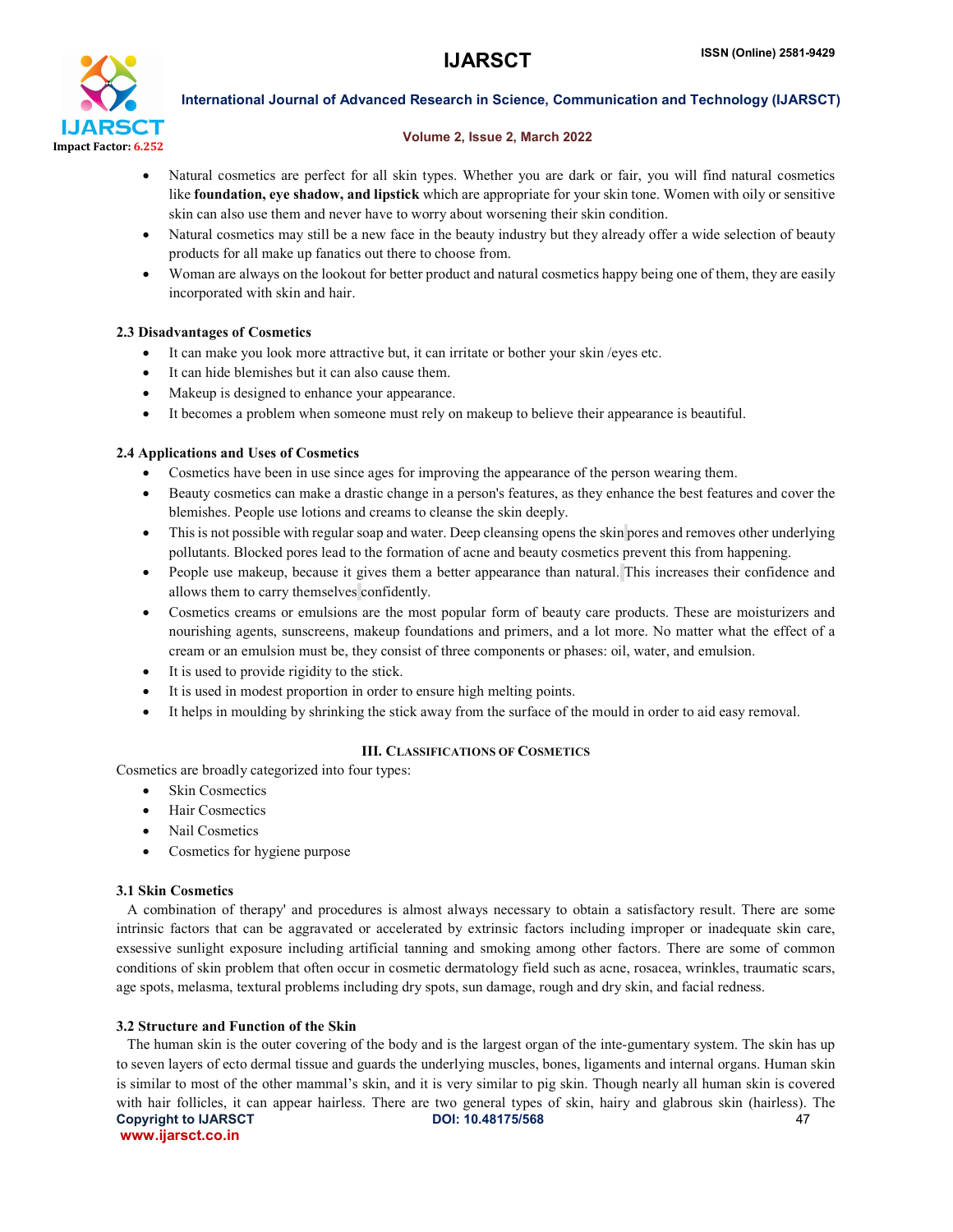

# Volume 2, Issue 2, March 2022

adjective cutaneous literally means "of the skin". Skin is the largest organ in the body. It covers the body's entire external surface, serving as a first-order barrier against pathogens, UV light, and chemicals, and provides a mechanical barrier to injury. It also regulates temperature and amount of water released into the environment. Because it interfaces with the environment, skin plays an important immunity role in protecting the body against pathogens and excessive water loss. Its other functions are insulation, temperature regulation, sensation, synthesis of vitamin D, and the protection of vitamin B folates. Severely damaged skin will try to heal by forming scar tissue.

# Structure of Skin

Three layers of skin

- Epidermis
- Dermis
- Subcutaneous tissue(hypodermis)

# Epidermis

The epidermis, the outermost layer of skin, provide a waterproof barrier and create our skin tone.

# Layers of Epidermis

- Stratum basale aka stratum germinativum deepest layer, separated from dermis by basement membrane (basal lamina) and attached by hemidesmosomes.
- Stratum spinosum aka prickle cell layer irregular, polyhedral cells with processes ("spines") that extend outward and contact neighboring cells by desmosomes.
- Stratum granulosum diamond shaped cells which contain keratohyalin granules; aggregates keratin filaments present in cornified cells.
- Stratum lucidum if present, thin clear layer consisting of eleidin (transformation product of keratohyalin); usually seen in thick skin only.
- Stratum corneum outermost layer, made up of keratin and horny scales which were once living cells; dead cells known as squamous (anucleate); layer which varies most in thickness, especially thick in callused skin. Cells of the Epidermis



Copyright to IJARSCT **DOI: 10.48175/568** 48 www.ijarsct.co.in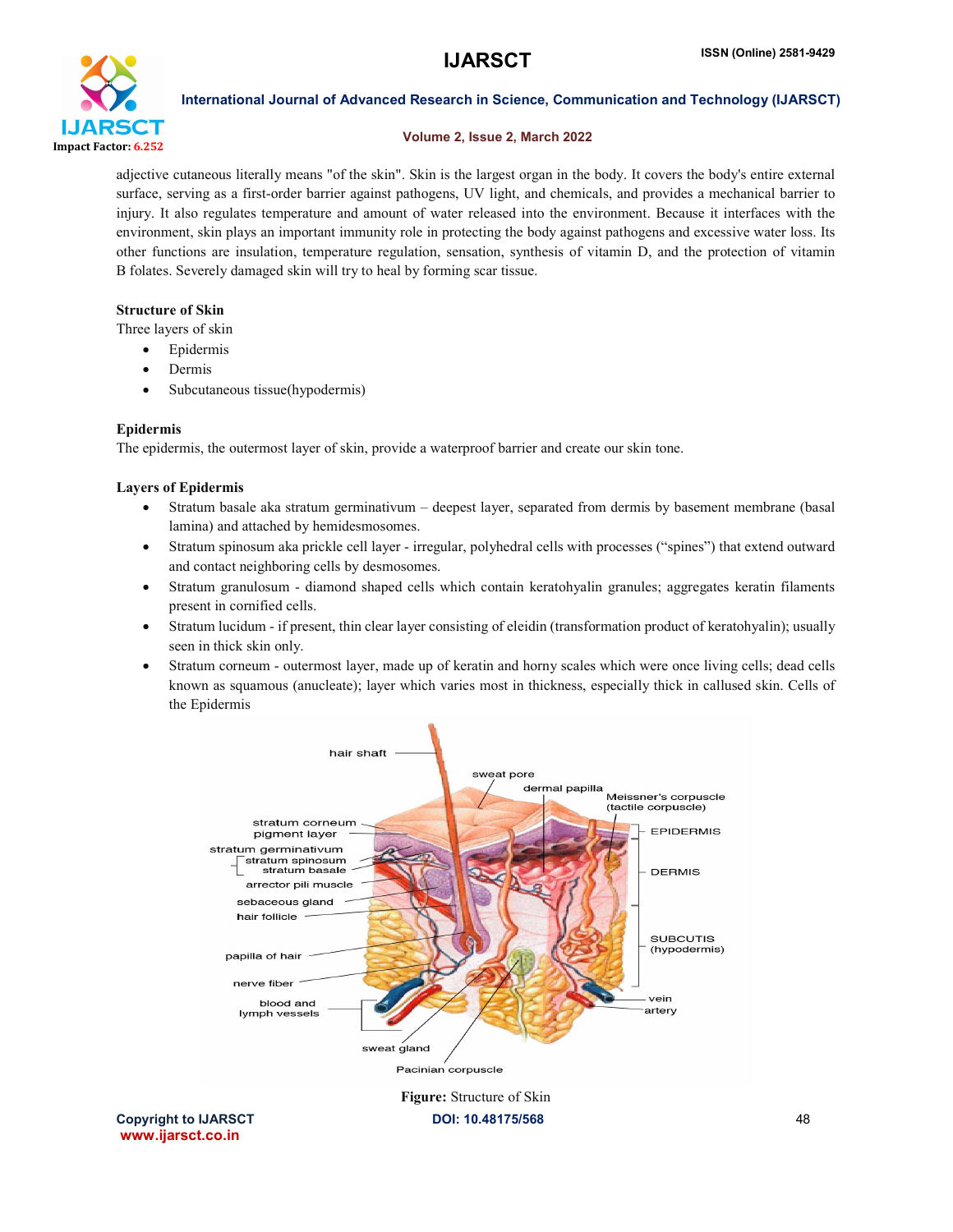

# Volume 2, Issue 2, March 2022

Dermis: It consists of two layers of connective tissue which merge together, no clear demarcation.

- Papillary layer Outer layer, thinner, composed of loose connective tissue and contacts epidermis.
- Reticular layer Deeper layer, thicker, less cellular, and consists of dense connective tissue/ bundles of collagen fibers. The dermis houses the skin appendages (sweat glands and hairs), many sensory neurons, and blood vessels.

# Hypodermis:

 Deepest layer of skin and Contains adipose lobules along with some skin appendages (hair follicles), sensory neurons, and blood vessels.

# Function of Skin

The skin has multiple functions including

- Barrier: water, bacterial, mechanical, UV light.
- Immunological.
- Homeostasis: temperature regulation and water loss
- Sensory: touch
- Endocrine
- Exocrine: secretion of sweat, sebum, etc.

# Skin Conditions

- Rash: Nearly any change in the skin's appearance can be called a rash. Most rashes are from simple skin irritation; others result from medical conditions.
- Dermatitis: A general term for inflammation of the skin. Atopic dermatitis (a type of eczema) is the most common form.
- Eczema: Skin inflammation (dermatitis) causing an itchy rash. Most often, it's due to an overactive immune system.
- Psoriasis: An autoimmune condition that can cause a variety of skin rashes. Silver, scaly plaques on the skin are the most common form.
- Dandruff: A scaly condition of the scalp may be caused by seborrheic dermatitis, psoriasis, or eczema.
- Acne: The most common skin condition, acne affects over 85% of people at some time in life.
- Cellulites: Inflammation of the dermis and subcutaneous tissues, usually due to an infection. A red, warm, often painful skin rash generally results.
- Skin abscess(boil or furuncle): A localized skin infection creates a collection of pus under the skin. Some abscesses must be opened and drained by a doctor in order to be cured.
- Rosacea: A chronic skin condition causing a red rash on the face. Rosacea may look like acne, and is poorly understood.
- Warts: A virus infects the skin and causes the skin to grow excessively, creating a wart. Warts may be treated at home with chemicals, duct tape, or freezing, or removed by a physician.
- Melanoma: The most dangerous type of skin cancer, melanoma results from sun damage and other causes. A skin biopsy can identify melanoma.
- Basal cell carcinoma: The most common type of skin cancer. Basal cell carcinoma is less dangerous than melanoma because it grows and spreads more slowly.
- Seborrhea keratoses: A benign, often itchy growth that appears like a "stuck-on" wart. Seborrhea keratoses may be removed by a physician, if bothersome.
- Actinic keratosis: A crusty or scaly bump that forms on sun-exposed skin. Actinic keratoses can sometimes progress to cancer.
- Squamous cell carcinoma: A common form of skin cancer, squamous cell carcinoma may begin as an ulcer that won't heal, or an abnormal growth. It usually develops in sun-exposed areas.
- Herpes: The herpes viruses HSV-1 and HSV-2 can cause periodic blisters or skin irritation around the lips or the genitals.
- Hives: Raised, red, itchy patches on the skin that arise suddenly. Hives usually result from an allergic reaction.
- Tinea versicolor: A benign fungal skin infection creates pale areas of low pigmentation on the skin.

Copyright to IJARSCT DOI: 10.48175/568 49 www.ijarsct.co.in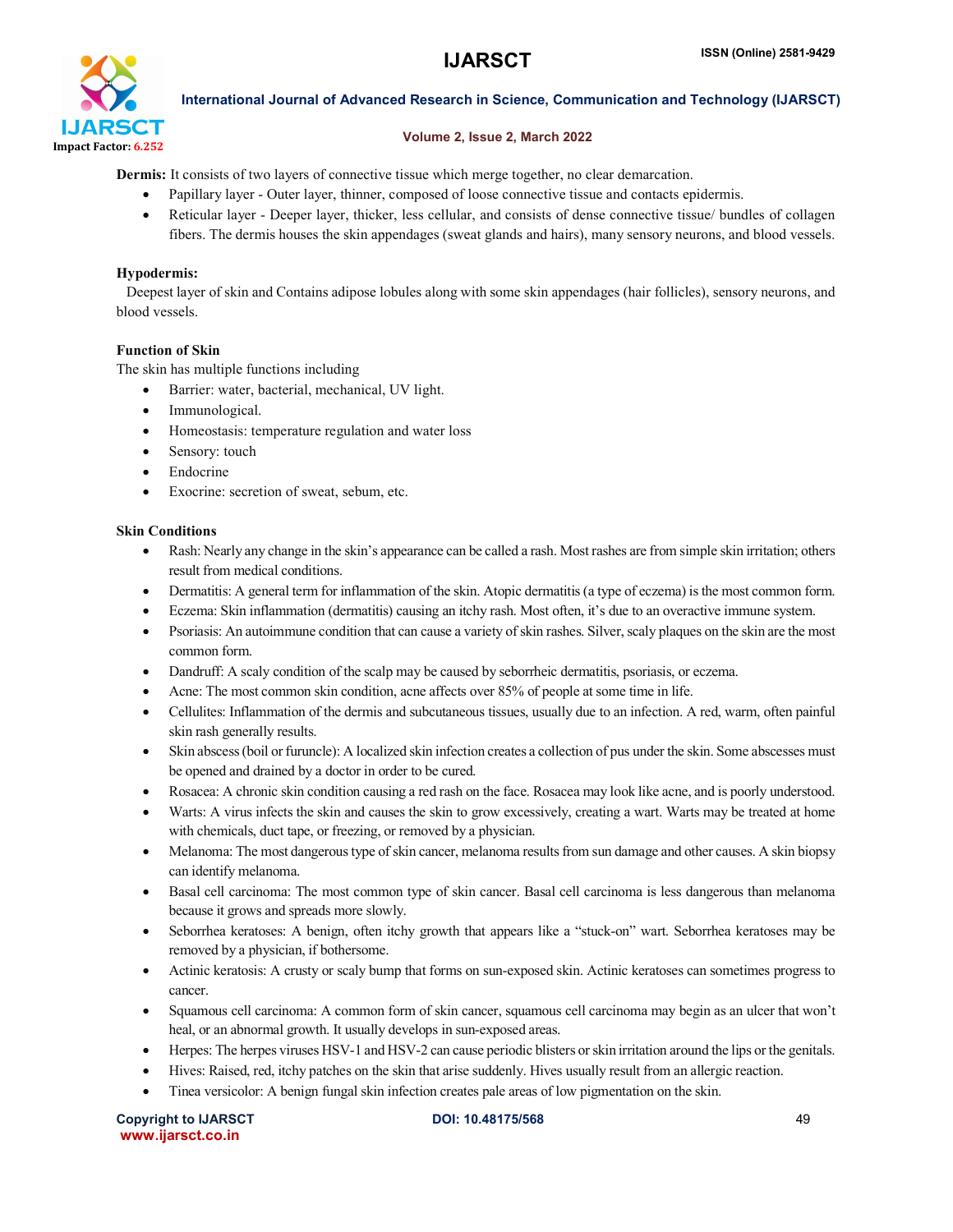

# Volume 2, Issue 2, March 2022

- Viral exantham: Many viral infections can cause a red rash affecting large areas of the skin. This is especially common in children.
- Shingles (herpes zoster): Caused by the chickenpox virus, shingles is a painful rash on one side of the body. A new adult vaccine can prevent shingles in most people.
- Scabies: Tiny mites that burrow into the skin cause scabies. An intensely itchy rash in the webs of fingers, wrists, elbows, and buttocks is typical of scabies.
- Ringworm: A fungal skin infection .The characteristic rings it creates are not due to worms.

# Skin Disease

### Scabies

 It is a common ectoparasitic infestation caused by Sarcoptes scabei, a human-specific mite that is highly prevalent in some areas of the developing world. Scabies is transmitted by direct contact. In industrial societies, it is usually seen in sexually active adults, although it may also appear in the form of clusters of cases among the elderly in residential homes. Peaks of infection in communities may be cyclical. The ease of transmission appears to depend, in part, on the parasitic load, and some patients, including the elderly, may have large numbers of parasites present. By contrast, in healthy adults, the total parasite load may be low, but they, nonetheless, may suffer from highly itchy lesions. The organisms can also reach high densities in patients suffering from a severe depression of immunological responses, as in HIV infection. In this crusted or Norwegian form of scabies, lesions may present with atypical crusted lesions that itch little. In developing countries, transmission commonly occurs in young children and infants and their mothers and is related to close contact, overcrowding, and shared sleeping areas. Sexual contact is less important as a means of transmission. Scabies is also a scourge of prisons in developing countries, where it is associated with overcrowding. No evidence exists that transfer is related to inadequate hygiene. The most important complication of scabies is secondary bacterial infection, usually caused by Group a streptococci.

# Symptoms of Scabies

Signs and symptoms of scabies include:

- Itching: This is often worse at night and can be severe and intense. Itching is one of the most common scabies symptoms.
- Rash: When the mite burrows into the skin, it forms burrow tracks, or lines, which are most commonly found in skin folds, and resemble hives, bites, knots, pimples or patches of scaly skin. Blisters may also be present.
- Sores: These occur in infested areas where a person has scratched at the skin. Open sores can lead to impetigo, commonly caused by secondary infection with *Staphylococcus aureus*.
- Thick crusts: Crusted scabies, also known as Norwegian scabies, is a form of severe scabies in which hundreds to thousands of mites and mite eggs are harbored within skin crusts, causing severe skin symptoms.

# Treatment for Scabies

 The treatments used for scabies are mainly applied topically. Treatment is not based on treating just affected individuals, both because of the ease with which scabies spreads and because symptoms may develop days or weeks after infection.

- Sulfur ointments. There are no controlled clinical studies of the use of this cheap medication, which is usually made up in an ointment base. Soap containing sulfur is available in some areas. Anecdotally, sulfur ointment needs to be applied for at least one week to the entire body. Irritation is a common side effect, and lower concentrations, such as 2.5 percent, are applied to infants.
- Benzyl benzoate. A 10 to 25 percent benzyl benzoate emulsion is applied over the entire body and left on the skin for up to 24 hours before washing off. Current recommendations suggest that one to three applications may be sufficient, but consensus on the optimal treatment regimen would be useful. Benzyl benzoate emulsion is an irritant and can lead to secondary eczema in some patients.
- Gamma benzene hexachloride (Lindane). This product is widely available and is used as a single application washed off after 12 to 24 hours. Concerns have arisen about the increasing risk of drug resistance and the absorption

Copyright to IJARSCT **DOI: 10.48175/568** 50 www.ijarsct.co.in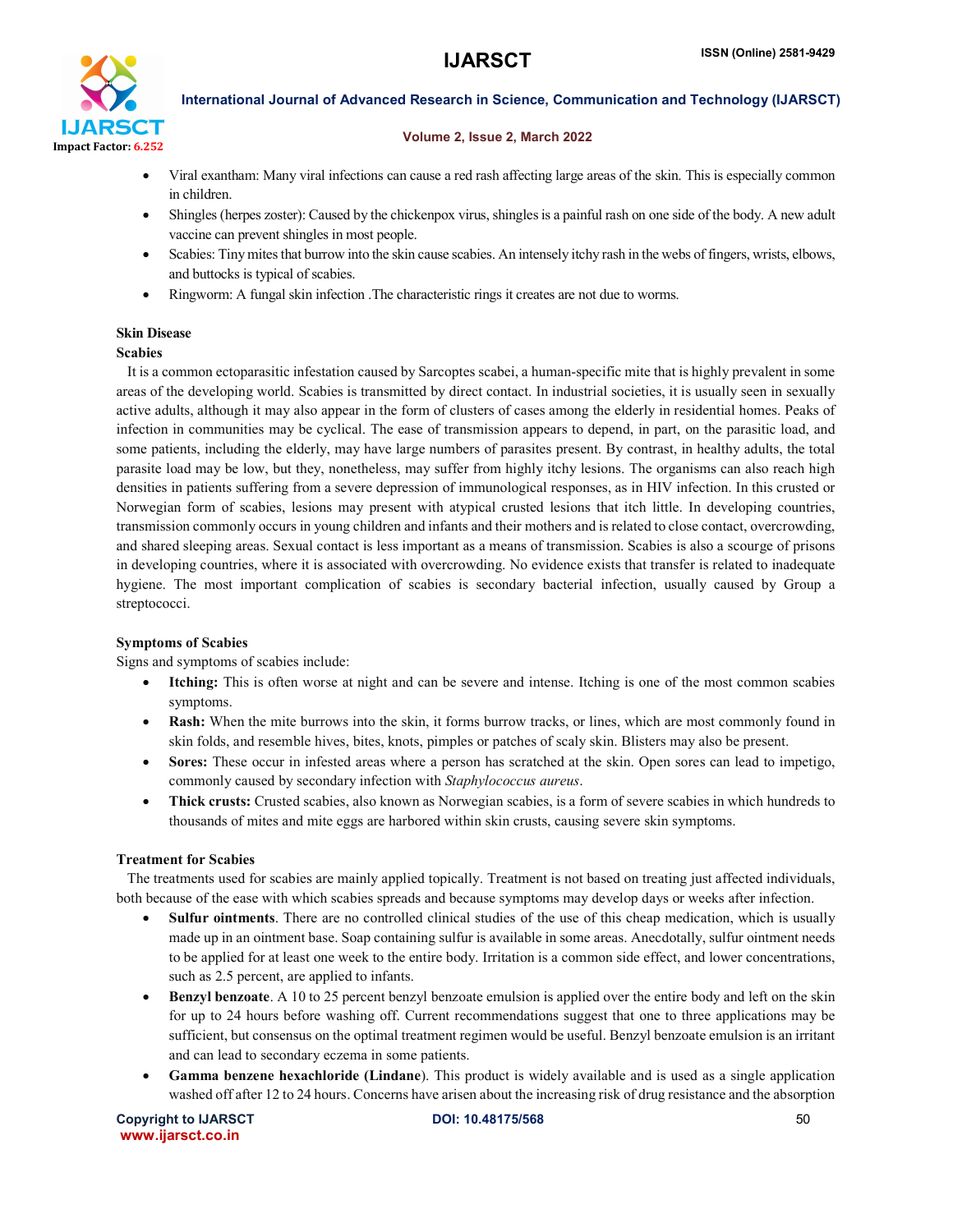

### Volume 2, Issue 2, March 2022

of the drug through the skin. It is also not used in children because of reports of neurotoxicity and fits. This product is not available in many countries.

- Malathion (0.5 percent) in an aqueous base. The highly purified commercial forms are effective after a single application, although a second is advised. No data are available on the use of this preparation in developing countries.
- Crotamiton cream or monosulfiram 25 percent. These alternative therapies have highly variable efficacy rates.



Figure 2: Scabies

### Bacterial Infections or Pyoderma

 Bacterial skin infections or pyoderma are common in most developing countries. The usual bacterial causes are Group A streptococci or Staphylococcus aureus. Bacterial infections are common in communities. In many cases, no bacteriological confirmation is available from cultures, but surveys show that Group A streptococci account for a substantial number of cases which is not often the case in similar infections in temperate climates, where S. aureus dominates. Bacterial infection causes irritation and some discomfort. In some cases, the infection penetrates deep down through the epidermis, causing a necrotic ulcer—a condition known as ecthyma. However, some evidence suggests that streptococcal infection may cause additional long-term damage through the development of prolonged proteinuria, as described earlier in relation to scabies.

### Symptoms of Pyoderma

 Pyoderma gangrenosum usually starts with a small, red bump on your skin, which may resemble a spider bite. Within days, this bump can develop into a large, painful open sore. The ulcer usually appears on your legs, but may develop anywhere on your body. Sometimes it appears around surgical sites. If you have several ulcers, they may grow and merge into one larger ulcer.

### Treatment for Bacterial or Pyoderma

 Treatment with topical antibacterials, such as fusidic acid or mupirocin, is expensive; thus, the use of cheaper agents, such as antiseptics, is an important option but one that has been evaluated in only a few instances. Chlorhexidine and povidone iodine have both been used, but potassium permanganate is also said to be clinically effective. Gentian violet at concentrations of 0.5 to 1.0 percent is a cheap agent that is widely used, with proven in vitro efficacy against agents commonly involved in pyoderma. Most of those compounds have been used to prevent rather than to treat infections. The most extensively evaluated topical preparations are fusidic acid ointment and mupirocin, which are given daily for up to 10 days. Group A streptococci are still sensitive to penicillin, which can be used for treatment, with alternatives for staphylococcal infections being cloxacillin, flucloxacillin, and erythromycin. Industrial countries largely view methicillin resistance among staphylococci as a nosocomial problem, yet it has now spread to the community, and skin infections provide an ideal medium for the spread of resistance, even in developing countries.

### Fungal Infections

 Fungal infections that affect the skin and adjacent structures are common in all environments. They include infections such as ringworm or dermatophytosis; superficial candidosis and infections caused by lipophilic yeasts and Malassezia

Copyright to IJARSCT **DOI: 10.48175/568 S1** www.ijarsct.co.in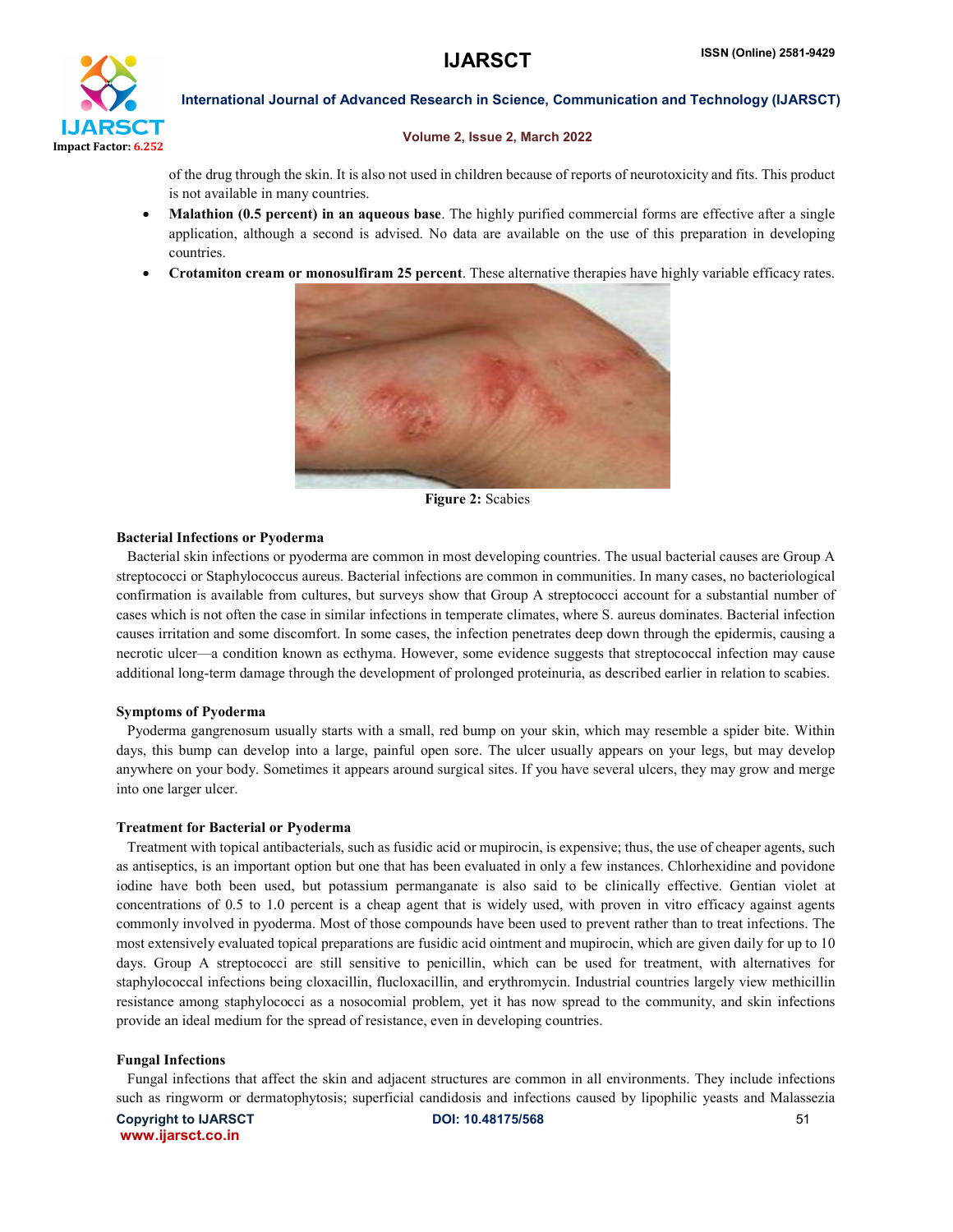

### Volume 2, Issue 2, March 2022

species; and some other common causes of foot infection, such as Scytalidium. The clinical and social impact of fungal infections on individuals varies with local conditions. For instance, tinea pedis is a treatable condition that causes cracking and inflammation with itching between the toes. It is generally viewed as a nuisance that only marginally affects the quality of life; however, under certain conditions its significance is far greater. For example, fungal infections of the web spaces and toenails in diabetics provide a portal of entry for S. aureus, an event closelyrelated to the development of serious foot complications in patients with peripheral vascular disease and neuropathy. Other infections, such as oropharyngeal candidosis, are important complications of HIV. This commonest infectious complication of AIDS is a potential early marker. Whereas in many patients it may simply have nuisance value, in others it has a more serious impact and leads to dysphagia and loss of appetite.

# Symptoms of Fungal Infections

- Redness in the groin, buttocks, or thighs.
- Chafing, irritation, itching, or burning in the infected area.
- a red rash with a circular shape and raised edges.
- Cracking, flaking, or dry peeling of the skin in the infected area.
- Irritation.
- Scaly skin.
- Swelling.

# Treatment for Fungal Infections

 It can use over-the-counter antifungal sprays and creams to treat a fungal skin infection. If your condition doesn't improve, ask your doctor about prescription oral or topical creams. In addition, you can apply medicated creams to your skin to treat parasitic skin infections.

# Acne

 Acne can affect people with any skin type – at any age. This condition occurs when hair follicles become clogged with oil and dead skin cells, and can range from mild acne with just a few red spots to more severe acne with hundreds of painful, solid red lumps covering the face, neck, chest, back, and shoulders. Acne is a skin condition that occurs when your hair follicles become plugged with oil and dead skin cells. It often causes whiteheads, blackheads or pimples, and usually appears on the face, forehead, chest, upper back and shoulders. Acne is most common among teenagers, though it affects people of all ages. Effective treatments are available, but acne can be persistent. The pimples and bumps heal slowly, and when one begins to go away, others seem to crop up. Depending on its severity, acne can cause emotional distress and scar the skin. The earlier you start treatment, the lower your risk of such problems.

# Symptoms of Acne

Acne signs and symptoms vary depending on the severity of your condition:-

- Whiteheads (closed plugged pores).
- Blackheads (open plugged pores)
- Small red, tender bumps (papules).
- Pimples (pustules), which are papules with pus at their tips.

Large, solid, painful lumps beneath the surface of the skin (nodules).Painful, pus-filled lumps beneath the surface of the skin (cystic lesions).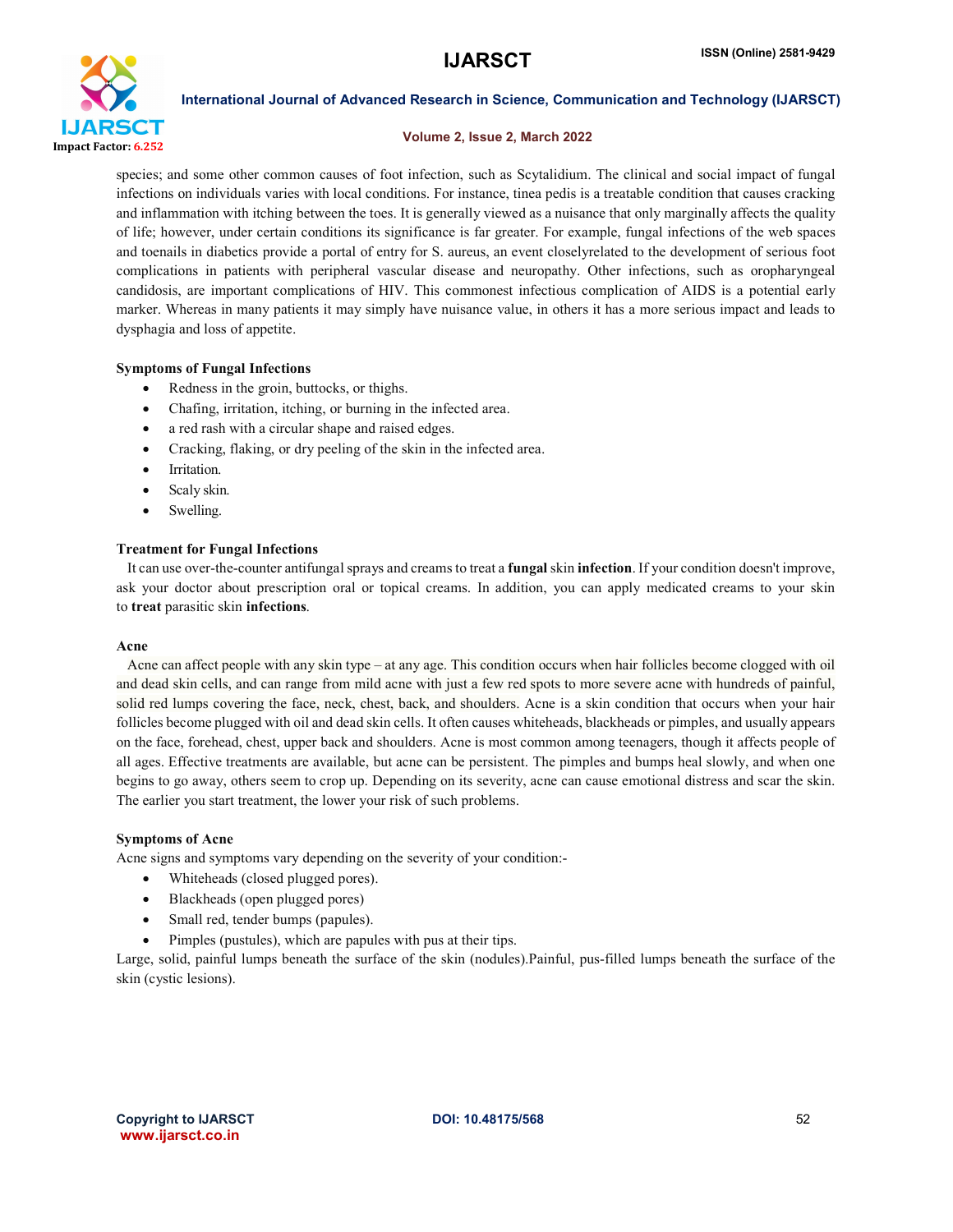





### Figure 3: Acne

### Treatment for Acne

 At dermatology Specialists, we offer a comprehensive range of treatment options to help our patients get their acne under control. Our mild acne treatments include oral antibiotics and topical creams, gels, and ointments with benzoyl peroxide or salicylic acid. For treating more severe acne, we offer mild acidic cleansers, chemical peels, microdermabrasion, light therapy, and stronger antibiotics. In addition to being painful and embarrassing, acne can also cause scarring of the skin. Whether your scars are new or decades old, we can help diminish their appearance and improve your skin tone with procedures such as laser resurfacing, light therapy, dermabrasion, micro dermabrasion, and soft fillers.

### Skin Cancer

 The abnormal growth of skin cells most often develops on skin exposed to the sun. But this common form of cancer can also occur on areas of your skin not ordinarily exposed to sunlight. PAHs, in association with exposure to the sun can cause various cancers of the skin among bricklayers and tilers: these include malignant epithelioma, carcinomas and even the much-feared malignant melanoma ('Carcinogenic or mutagenic agents'). According to the latest statistics, in 2006 in the United Kingdom 21 % of all reported skin diseases were cancers. It is estimated, that approximately 11 % of deaths caused by skin cancers melanoma and non-melanoma.

### Symptoms of Skin Cancer

 Skin cancer develops primarily on areas of sun-exposed skin, including the scalp, face, lips, ears, neck, chest, arms and hands, and on the legs in women. But it can also form on areas that rarely see the light of day — your palms, beneath your fingernails or toenails, and your genital area. Skin cancer affects people of all skin tones, including those with darker complexions. When melanoma occurs in people with dark skin tones, it's more likely to occur in areas not normally exposed to the sun, such as the palms of the hands and soles of the feet.

## Treatment for Skin Cancer

If additional treatment is needed, options may include:

- Freezing. Your doctor may destroy actinic keratoses and some small, early skin cancers by freezing them with liquid nitrogen (cryosurgery). The dead tissue sloughs off when it thaws.
- Excisional surgery. This type of treatment may be appropriate for any type of skin cancer. Your doctor cuts out (excises) the cancerous tissue and a surrounding margin of healthy skin. A wide excision — removing extra normal skin around the tumor — may be recommended in some cases.

Copyright to IJARSCT **DOI: 10.48175/568 S3** www.ijarsct.co.in

# Volume 2, Issue 2, March 2022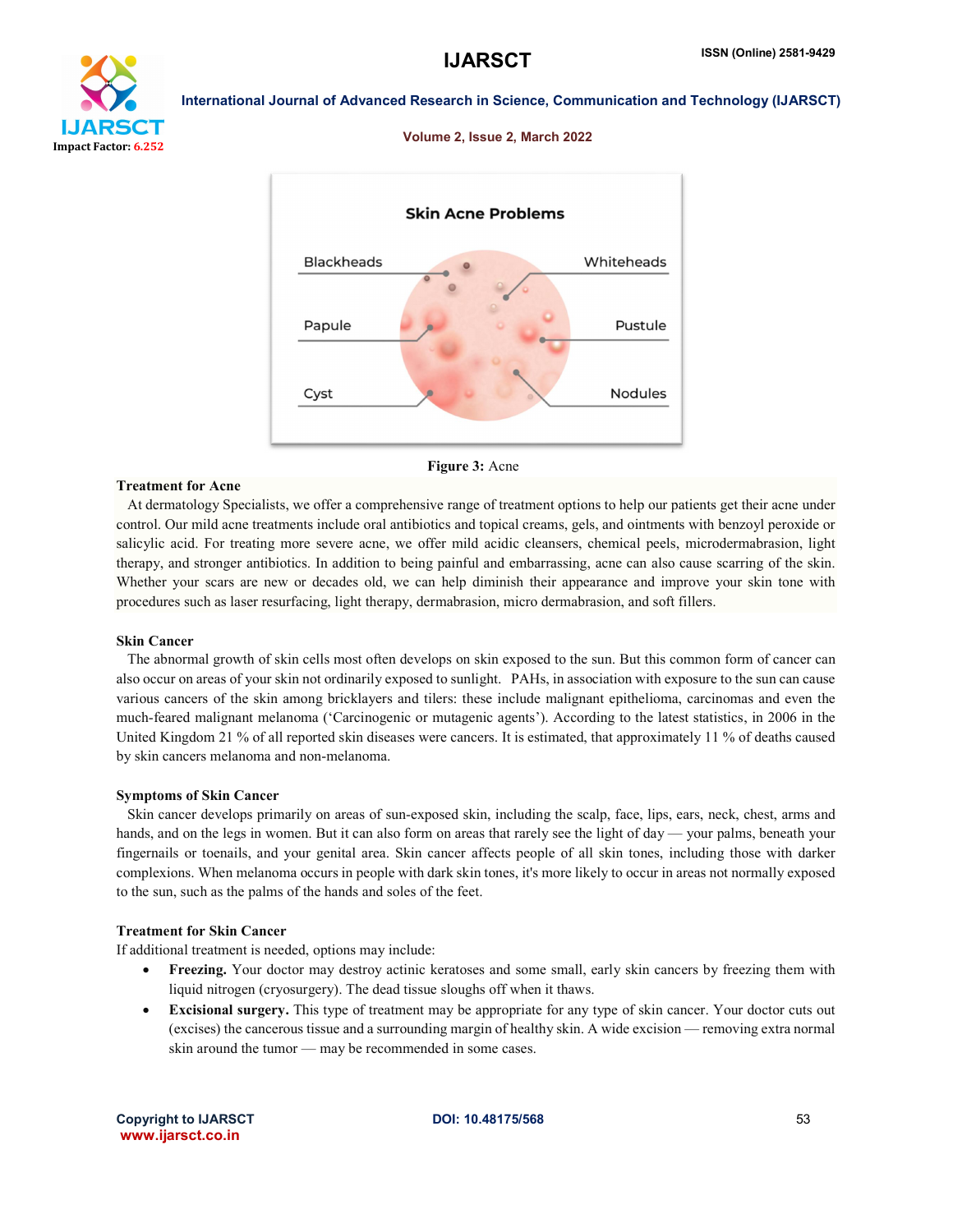

## Volume 2, Issue 2, March 2022

- Mohs surgery. This procedure is for larger, recurring or difficult-to-treat skin cancers, which may include both basal and squamous cell carcinomas. It's often used in areas where it's necessary to conserve as much skin as possible, such as on the nose.
- Radiation therapy. Radiation therapy uses high-powered energy beams, such as X-rays, to kill cancer cells. Radiation therapy may be an option when cancer can't be completely removed during surgery.
- Chemotherapy. In chemotherapy, drugs are used to kill cancer cells. For cancers limited to the top layer of skin, creams or lotions containing anti-cancer agents may be applied directly to the skin. Systemic chemotherapy can be used to treat skin cancers that have spread to other parts of the body.

# Rosacea

 Rosacea is a chronic skin disease that affects more than 16 million Americans. The cause of rosacea is still unknown, and there is no cure. However, research has allowed doctors to find ways to treat the condition by minimizing its symptoms. There are four subtypes of rosacea. Each subtype has its own set of symptoms. It is possible to have more than one subtype of rosacea at a time. Rosacea's trademark symptom is small, red, pus-filled bumps on the skin that are present during flareups. Typically, rosacea affects only skin on your nose, cheeks, and forehead. Flare-ups often occur in cycles. This means that you will experience symptoms for weeks or months at a time, the symptoms will go away, and then return.

# Symptom of Rosacea

Rosacea symptoms are different between each subtype.

- Flushing and redness in the center of your face.
- Visible broken blood vessels.
- Swollen skin.
- Sensitive skin.
- Stinging and burning skin.
- Dry, rough, and scaly skin.

# Treatment of Rosacea

 Treatment for rosacea focuses on controlling signs and symptoms. Most often this requires a combination of good skin care and prescription drugs.

# IV. ADVERSE EFFECTS FOR USING HAIR COSMETICS

# 4.1 Hair Cosmetics

 Hair cosmetics are also an important tool for increasing patient's adhesion to scalp treatments, according to the diversity of hair types and ethnicity. True described them as "preparations intended for placing in contact with the hair and scalp, with the purpose of cleansing, promoting attractiveness, altering appearance, and/or protecting them in order to maintain them in good condition" Nowadays, hair care and style play a very important role in people's lives, both for men and women, so knowledge of hair products, mode of action, efficacy, ingredients and hair procedures has become more relevant in dermatologists' medical practice. The amount of money spent to enhance the hair beauty is an indication of how much attention is given today to the hair appearance. On the other hand, these data are emphasized in patients suffering from hair disease.

Hair cosmetics can be distinguished into two main categories: (A) Cosmetics with temporary effect on the hair, for example shampoos, conditioners, sprays, and temporary colors; (B) Cosmetics that produce permanent effect on the hair shaft, such as permanent waves, relaxers, bleaches and permanent colors.

# Example of Skin Cosmetics:

Shampoo, Conditioners, Hair straiteners, permanet waves and hair sprays.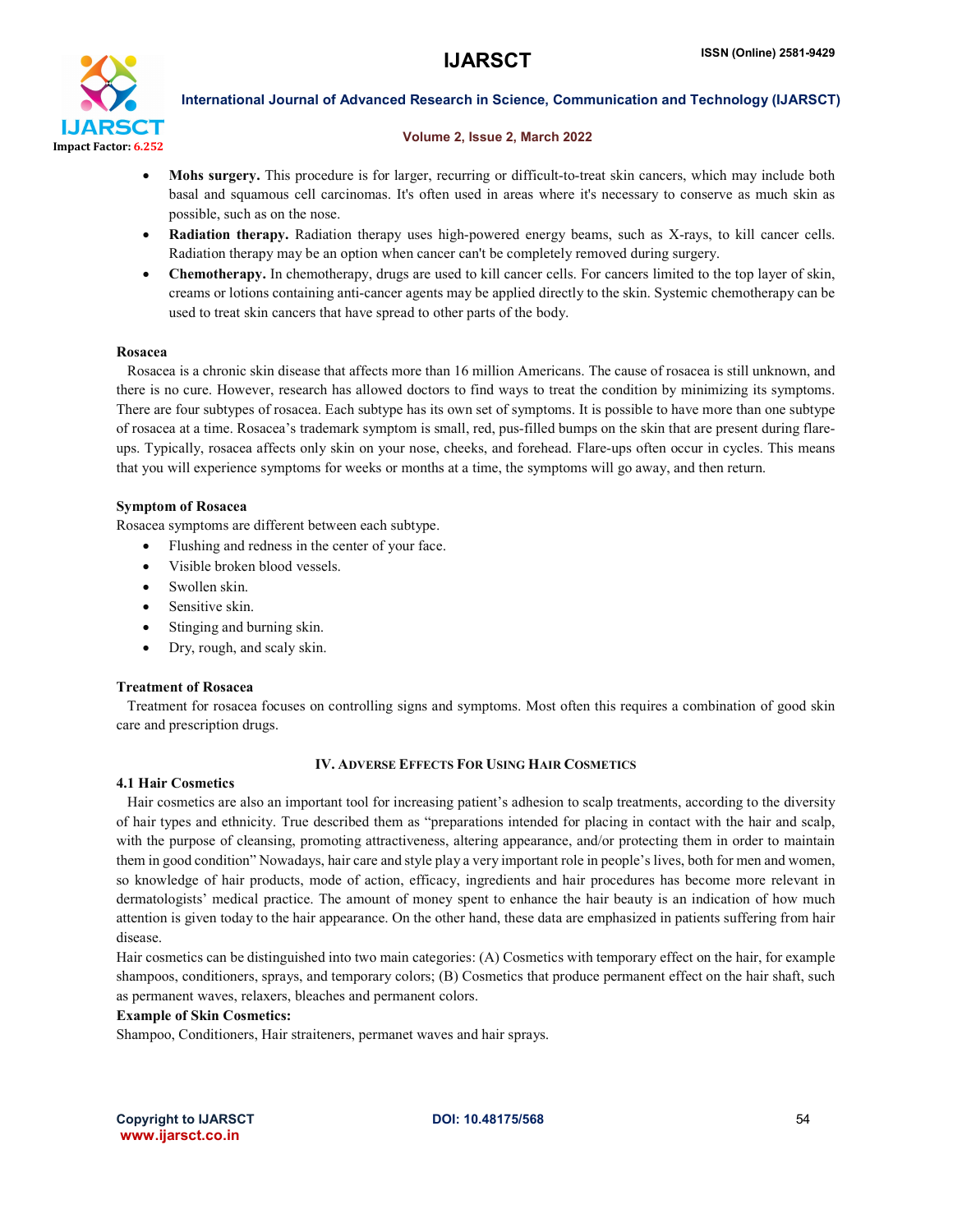

### Volume 2, Issue 2, March 2022

# V. ADVERSE EFFECTS FOR USING NAIL COSMETICS

### 5.1 Nail Cosmetics

 The nail as an anatomic structure protects the terminal phalanx of the digit from injury. Historically, it has served as a tool for protection and for survival. As civilizations developed, it attained the additional function of adornment. Nail beautification is a big industry today, with various nail cosmetics available, ranging from nail hardeners, polishes, extensions, artificial/sculpted nails, and nail decorations. Adverse events may occur either during the nail-grooming procedure or as a reaction to the individual components of the nail cosmetics. This holds true for both the client and the nail technician. Typically, any of the procedures involves several steps and a series of products. Separate "nail-bars" have been set up dedicated to serve women and men interested in nail beautification. This article attempts to comprehensively inform and educate the dermatologist on the services offered, the products used, and the possible/potential adverse effects related to nail-grooming and nail cosmetics.

# Example of Nail Cosmetics

Nailpolish ,Vanishpaint, Hypoallergenic Nail Polish, Nail Hardeners, Nail Polish Remover, French Nail Manicure, Nail Adornment, Artificial Nails,etc.

### VI. ADVERSE EFFECTS FOR USING HYGIENE PURPOSE

 Hygiene is more than just being clean. It is defined as the many practices that help people be and stay healthy. Practicing good personal hygiene is smart for two reasons. First, it helps prevent people from catching and spreading illness and disease. Second, it helps people feel good about themselves and their bodies. In American society, cleanliness is an important issue; poor hygiene is seen as unacceptable and unhealthy. Good hygiene includes thoroughly and regularly washing one's body (especially hands), washing one's hair, brushing and flossing teeth, and caring for gums. These grooming habits will reduce the threat of bacteria that constantly reside on the body. While a certain amount of bacteria are harmless, and even beneficial, to the body, a build-up of bacteria can harm a person's health.

# Example of Hygiene

Washing Hands, Controlling Body Odor, deodarants and antiperspirants, perfumes, cologens, and scented soap, Puberty and Acne, Sun Protection, eczema.

### **REFERENCES**

- [1]. Nathan Kavita et.al, "Study and Review of Cosmetovigilance in a Tertiary Care Hospital". IOSR Journal of Dental and Medical Sciences (IOSR-JDMS), 2019; 18(11): P.no. 12-13.
- [2]. Khan A D et.al, "Cosmetics and there associated adverse effects: A Review".Journal of applied pharmaceutical sciences and research; 2019 2(1);(E-ISSN); (2581-5520): p.no. 1-5.
- [3]. Toklu Hale Z et.al, ''Cosmetovigilance: A review of the current literature''. Journal of Family Medicine and Primary Care, 2019; (8); p. no-1540-1542.
- [4]. Pereira Jonathas Xavier et.al, "Cosmetics and its Health Risks". Global Journal of Medical Research: B Pharma, Drug Discovery, Toxicology & Medicine, 2018; (18)2 :p. no.4-5.
- [5]. Aziz Ramlan et.al,"Application of Essential Oils As Natural Cosmetics Preservatives A Review." Cosmeceutical and natural cosmetics, 2017;p. no.142-156.
- [6]. Bhatt Kruti et.al,'' A study on Consumer Buying Behavior towards Cosmetic Products''. International Journal of Engineering Technology Science and Research, 2017; p. no-1244.
- [7]. Trivedi M K et.al, " A review of the safety of cosmetic procedures during pregnancy and lactation''. Int J Womens Dermatol ,2017; p. no.6-10.
- [8]. Senith S. et.al, ''A study on Factors Influencing Consumer Buying Behaviour in Cosmetic Products''. International journal of Scientific and Research Publication,2017;(4): p. no-1244.
- [9]. Alessandrini Aurora et.al, '' Essential of Hair Care Cosmetics''. Division of Dermatology, Department of Experimental, Diagnostic and Specialty Medicine, 2015; p.no. 8-10.
- [10]. Dr. Deshmukh et.al, ''Consumer Buying Behaviour towards Cosmetics Products''. International Journal in Management and Social Science, 2014; p.no-1246.